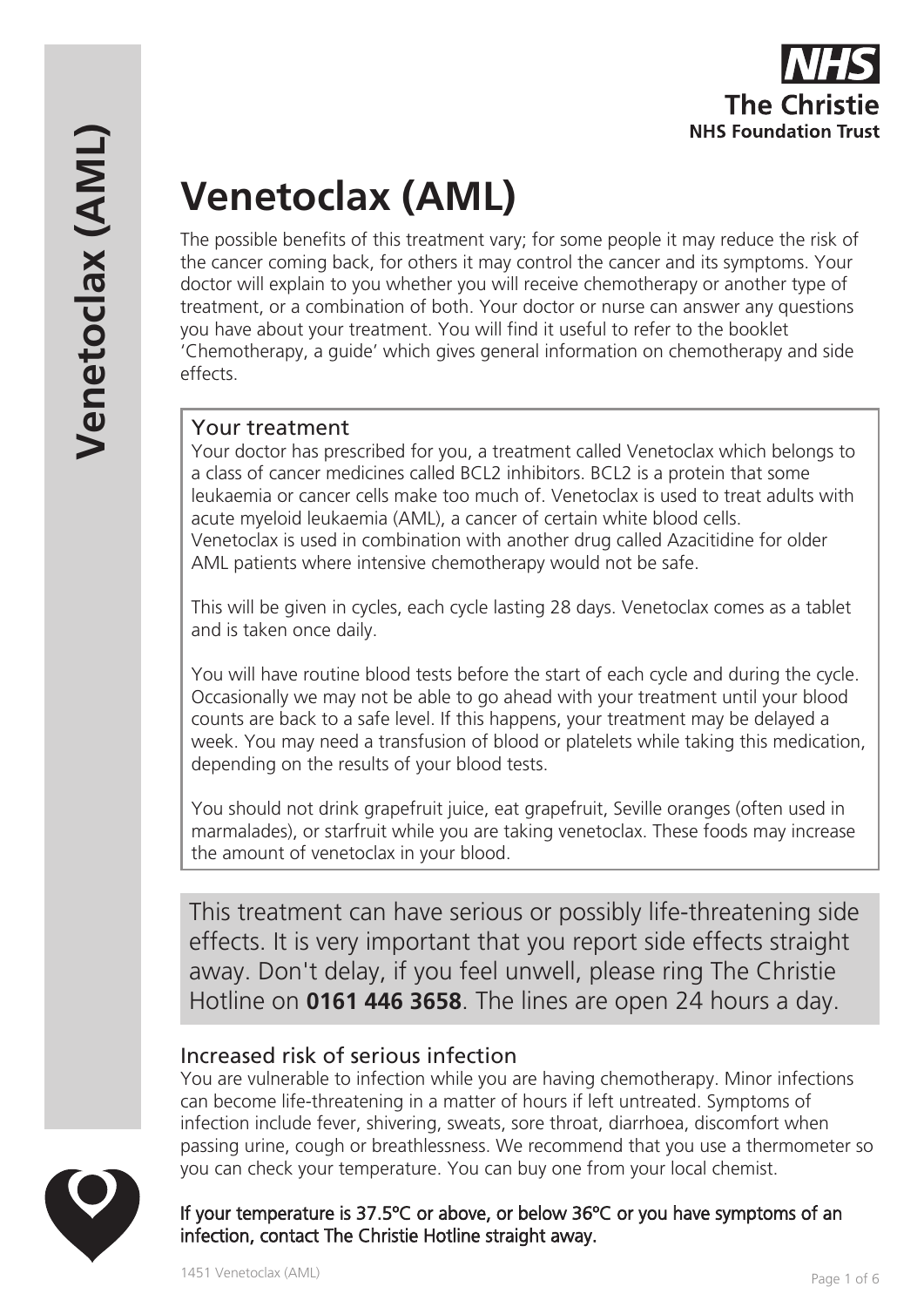# Possible side effects

Chemotherapy can cause many different side effects. Some are more likely to occur than others. We are all different, so we may get different side effects with varying severity. Most side effects are usually temporary, but in some rare cases they can be life-threatening. It is important to tell your hospital doctor or nurse about any side effects so they can be monitored and, where possible, treated.

# Common side effects (more than 1 in 10)

#### • Low white count

There is a risk of infection, particularly respiratory infections such as pneumonia. There is also a risk of shingles.

# • Bruising or bleeding

This treatment can reduce the production of platelets which help the blood to clot. Tell your doctor if you have unexplained bruising or bleeding, such as nosebleeds, bloodspots or rashes on the skin and bleeding gums. You may need a platelet infusion.

# • Anaemia (low number of red blood cells)

While having this treatment you may become anaemic. This may make you feel tired and breathless. Let your doctor or nurse know if these symptoms are a problem. You may need a blood transfusion.

# • Gastrointestinal disturbance

This treatment can cause constipation, diarrhoea, nausea, an increase or decrease in weight. It is important to drink plenty of fluid and maintain a balanced diet. Please report any of these symptoms to your nurse or doctor.

#### • Oedema

This treatment may cause water retention in the face, hands or feet/ankles. If this happens to you, please let us know.

# • Lethargy

This treatment may make you feel tired, short of breath or lacking in energy. It can be frustrating when you feel unable to cope with routine tasks. If you do feel tired, take rest when necessary. Gentle exercise such as walking can be beneficial.

# • Aches and pains

This medication may cause muscular or joint aches and pains. It can also cause headaches. A simple painkiller such as paracetamol may help with this. If you find that symptoms are persistent or unmanageable then speak to your doctor.

#### • Electrolyte imbalance

This treatment may cause some of the electrolytes in your blood such as potassium and phosphate to rise. You may be prescribed some medication to correct this. Please let your doctor know if you are suffering from palpitations or muscle weakness.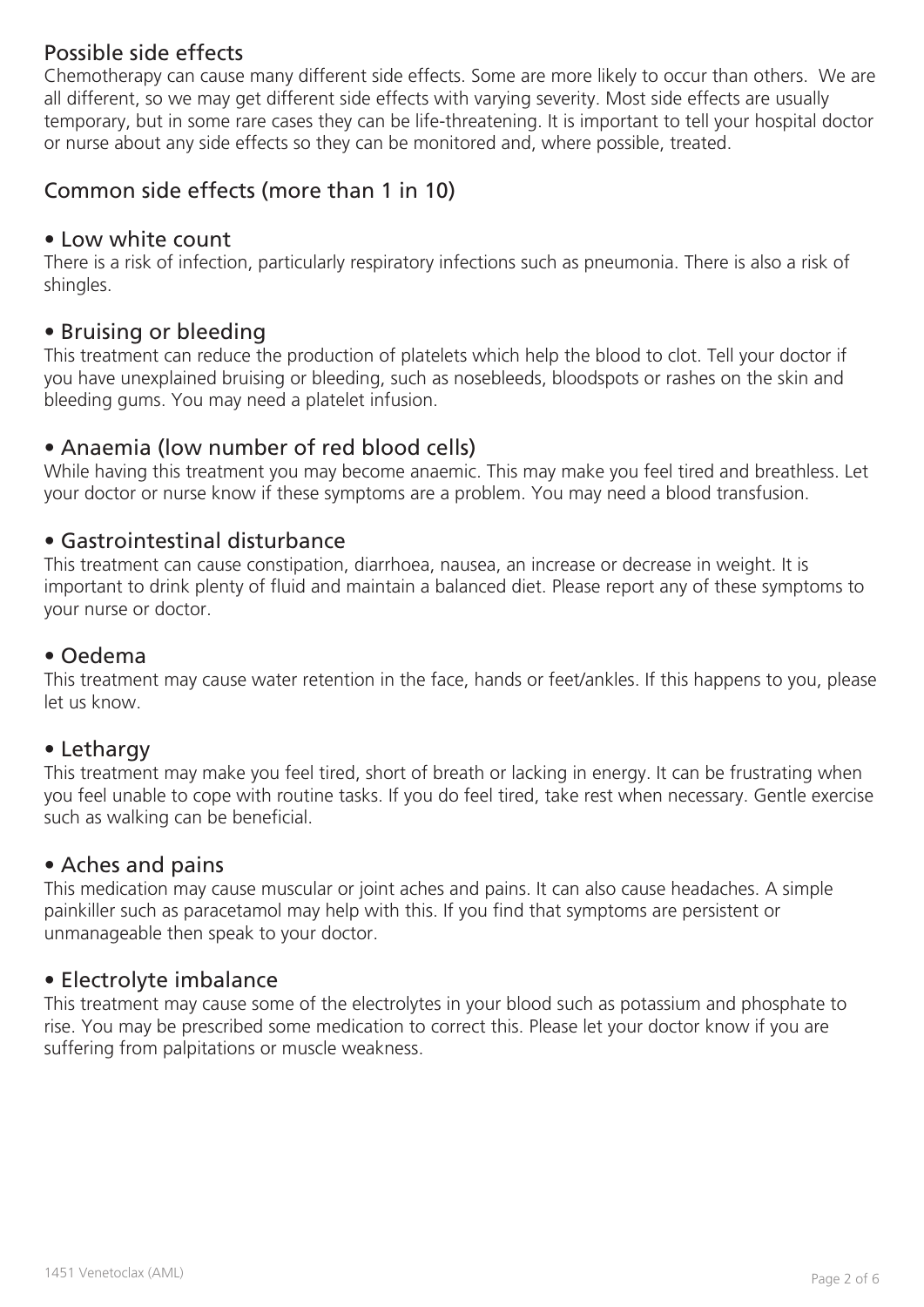# The following symptoms require medical attention, but are not an emergency. Contact your health care provider within 24 hours of noticing any of the following:

- Nausea (interferes with ability to eat and if unrelieved, with prescribed medication)
- Vomiting (vomiting more than 4-5 times in a 24 hour period)
- Diarrhoea (4-6 episodes in a 24-hour period)
- Constipation unrelieved by laxative use.
- Extreme fatigue (unable to carry on self-care activities)
- Mouth sores (painful redness, swelling and ulcers)
- Yellowing of the skin or eyes
- Swelling of the feet or ankles. Sudden weight gain.
- Signs of infection such as redness or swelling, pain on swallowing, coughing up mucus, or painful urination.
- Unable to eat or drink for 24 hours or have signs of dehydration: tiredness, thirst, dry mouth, dark and decreased amount of urine, or dizziness.

#### Serious and potentially life threatening side effects

In a small proportion of patients chemotherapy can result in very severe side effects which may rarely result in death. The team caring for you will discuss the risk of these side effects with you.

#### • Sepsis

This is a severe infection that is classified as a medical emergency. Symptoms include feeling dizzy or faint, slurred speech, severe muscle pain, fever, shivering, sweats, severe breathlessness, sore throat, diarrhoea, discomfort when passing urine or production of less urine.

Contact The Christie Hotline on 0161 446 3658 straightaway if you develop any of the above symptoms.

### • Tumour Lysis Syndrome (TLS)

TLS is a serious side effect caused by the fast breakdown of cancer cells. It is very important that you tell your doctor straight away if you experience any of the following- fever, chills, confusion, irregular headaches, shortness of breath, seizures.

#### Late side effects

Some side effects may become evident only after a number of years. In reaching any decision with you about treatment, the potential benefit you receive from treatment will be weighed against the risks of serious long term side effects to the heart, lungs, kidneys and bone marrow. With some drugs there is also a small but definite risk of developing another cancer. If any of these problems specifically applies to you, the doctor will discuss these with you and note this on your consent form.

# Sex, contraception and fertility

#### Pregnancy and breast-feeding

Venetoclax may harm your unborn baby and should not be used during pregnancy. Women taking Venetoclax who are able to become pregnant should use an effective method of contraception during treatment with Venetoclax and for at least 6 months after stopping Veletoclax. If you use a hormonal contraceptive, you must also use a barrier method, such as a condom or a diaphragm. Men taking Venetoclax whose partners are able to become pregnant should use an effective method of contraception during treatment with Venetoclax and for at least 4 months after stopping the treatment.

You should not breast-feed during treatment with Venetoclax and for at least 2 months after stopping the treatment.

If you are pregnant, think you may be pregnant or are planning to have a baby, ask your doctor, pharmacist or nurse for advice before taking this medicine.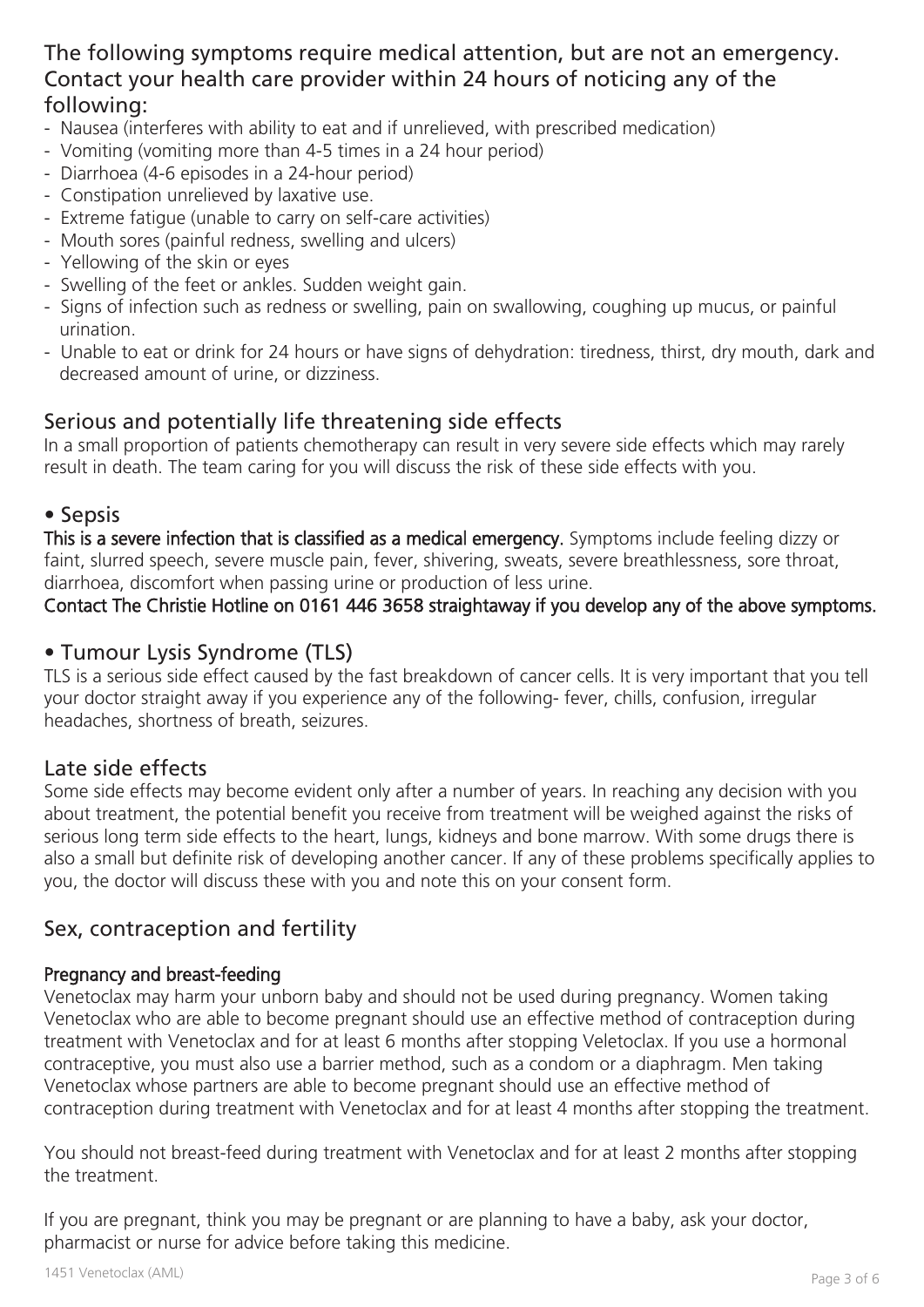# Other medicines and Venetoclax

Tell your doctor, pharmacist or nurse if you are taking, have recently taken or might take any other medicines. Venetoclax may affect the way these medicines work, or these medicines may affect how Venetoclax works.

In particular, tell your doctor, pharmacist or nurse if you are taking any of the following medicines:

- medicines used to treat fungal infections such as voriconazole, posaconazole or itraconazole;
- medicines used to treat bacterial infections such as erythromycin, clarithromycin or azithromycin;
- medications for seizures such as carbamazepine, phenytoin
- medicines used to treat high blood pressure (hypertension) such as captopril or carvedilol;
- medicines used to treat infections with the human immunodeficiency virus (HIV) such as ritonavir, indinavir, lopinavir
- medicines used to treat heart problems, such as digoxin, amiodarone, diltiazem, verapamil
- St. John's wort (also known as Hypericum perforatum), a herbal medicine used to treat depression.

If you normally take any of these medicines, your doctor might change it and prescribe a different medicine for you during your treatment with Venetoclax.

# Missed doses

If a dose is more than 8 hours late, the missed dose should not be taken and the next dose should be taken at the normal time.

# **Contacts**

If you have any general questions or concerns about your treatment, please contact the Haematology team.

- Lisa Jeffery, Decima Govett or Emma Whitham, 0161 918 7962 Haematology nurse specialists
- Haematology day unit 0161 446 3924
- General enquiries 0161 446 3000
- For urgent advice ring The Christie Hotline 0161 446 3658 (24 hours)

Your consultant is: .....................................................................

Your hospital number is: ...........................................................

Your key worker is: ....................................................................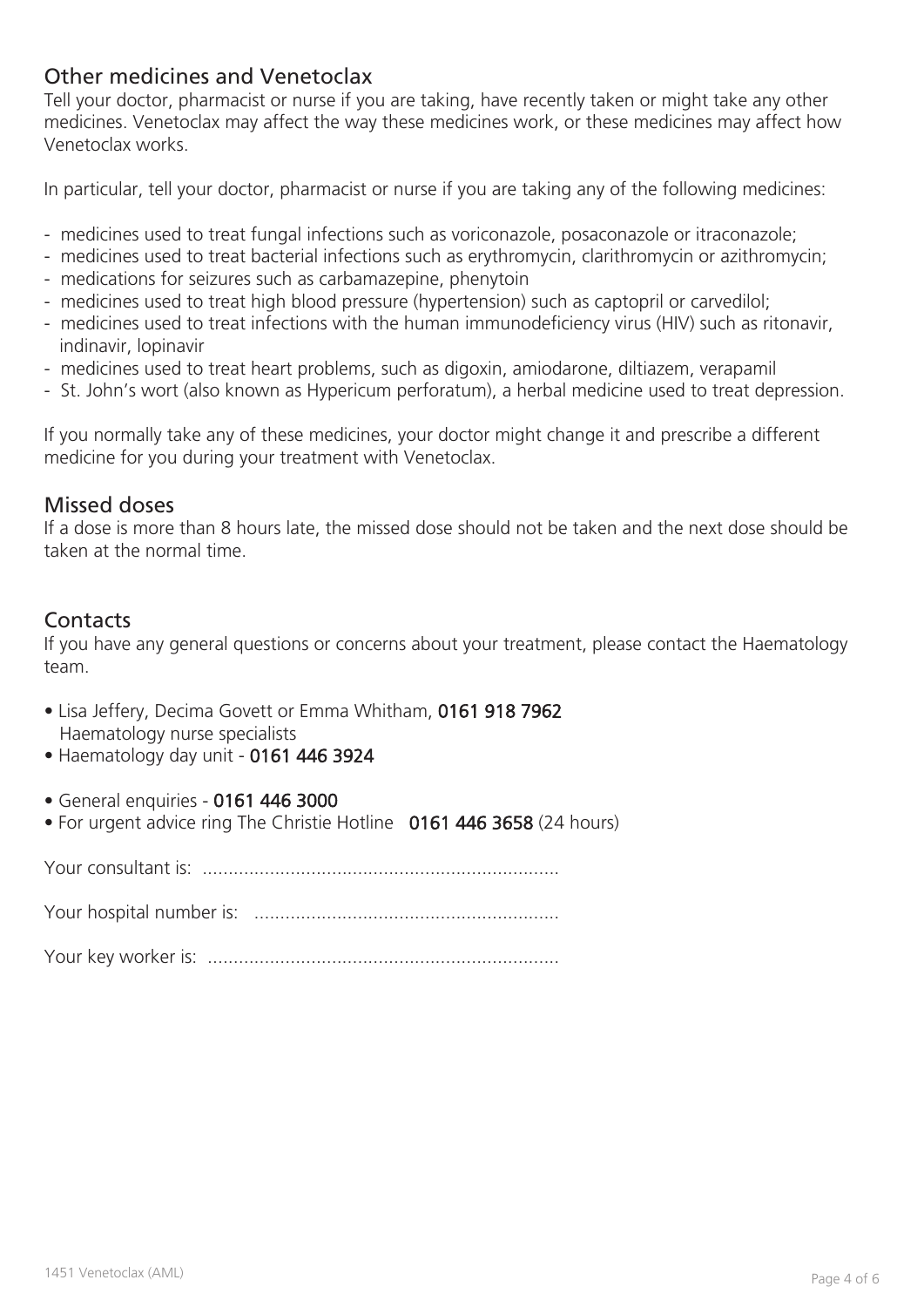Notes: